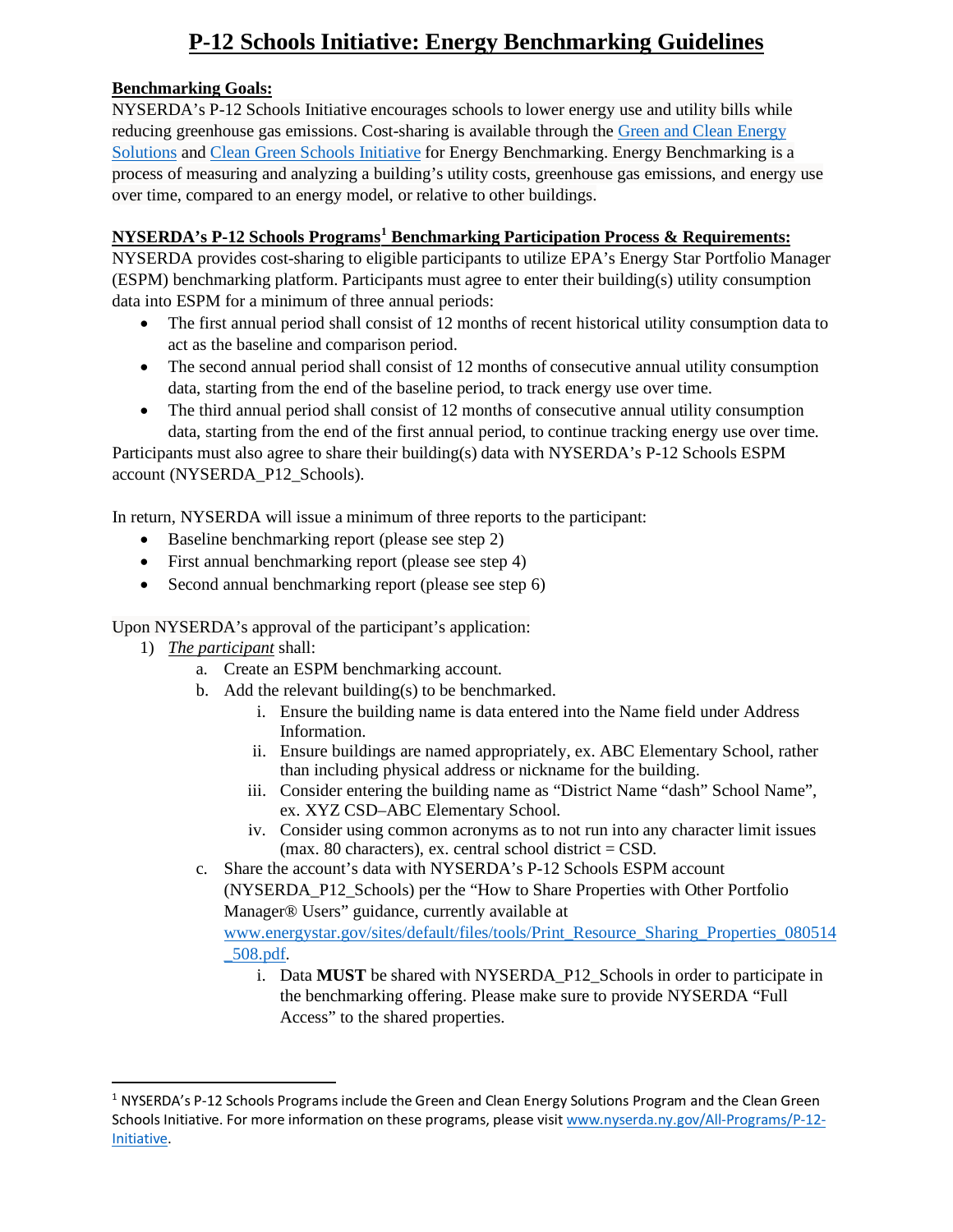- d. Input a minimum of 12 months of recent historical utility data for the building(s) into the EPA Energy Star Portfolio Manager (ESPM) benchmarking platform: [www.energystar.gov/buildings/benchmark.](http://www.energystar.gov/buildings/benchmark)
- 2) *NYSERDA*, through B3 Benchmarking, will issue a baseline benchmarking report for each school. Please expect an email from *NYSERDA.P12.Schools@b3benchmarking.com* with your report. This report will provide visualizations of the electric and fuel use at the benchmarked school(s) as well as two initial benchmarking ratings:



Upon issuance of the baseline benchmarking report, *the participant* may invoice NYSERDA for the time spent gathering & data entering the necessary information in to ESPM, not to exceed \$100.

- 3) At the frequency of *the participant's* choosing, however no longer than 14 months from the date of the initial benchmarked period, *the participant* shall enter the next 12 months of consecutive utility data from the baseline period into their ESPM benchmarking account: [www.energystar.gov/buildings/benchmark](http://www.energystar.gov/buildings/benchmark)
- 4) *NYSERDA*, through B3 Benchmarking, will issue the first annual benchmarking report for each school. Please expect an email from *NYSERDA.P12.Schools@b3benchmarking.com* with your report. This report will provide visualizations of the electric and fuel use at the benchmarked school(s) and provide three benchmark comparisons:



Upon issuance of the first annual benchmarking report, *the participant* may invoice NYSERDA for the time spent gathering & data entering the necessary information in to ESPM, not to exceed \$200.

5) At the frequency of *the participant's* choosing, however no longer than 14 months from the date of the previous benchmarked period, *the participant* shall enter the next 12 months of consecutive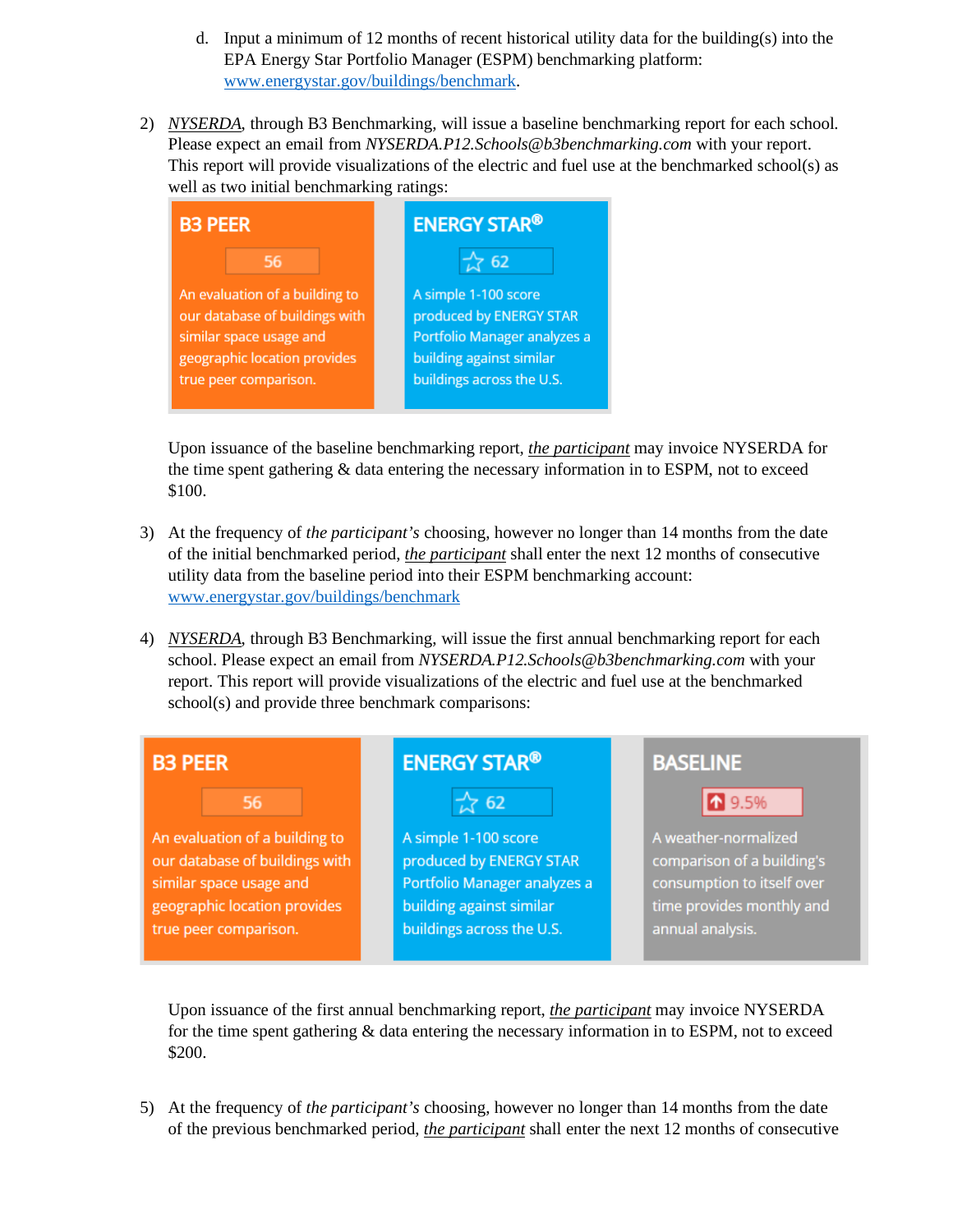utility data from the first annual report period into their ESPM benchmarking account: [www.energystar.gov/buildings/benchmark](http://www.energystar.gov/buildings/benchmark)

6) *NYSERDA*, through B3 Benchmarking, will issue the second annual benchmarking report for each school. Please expect an email from *NYSERDA.P12.Schools@b3benchmarking.com* with your report. This report will provide visualizations of the electric and fuel use at the benchmarked school(s) and provide the benchmark comparisons shown under Step 4 above.

Upon issuance of the second annual benchmarking report, *the participant* may invoice NYSERDA for the time spent gathering & data entering the necessary information in to ESPM, not to exceed \$200.

The participant may continue to enter their utility data into their ESPM benchmarking account up until the point that either the \$500 per building incentive is exhausted or through the end of 2026, whichever comes first. NYSERDA will continue to issue annual reports, provided data continues to be entered into ESPM, through 2026.

Please note, participants that do not provide the required utility data to complete the baseline and/or annual benchmarking reports, or that fail to share their data with NYSERDA's P12 School's ESPM will either be ineligible for funding or may receive a reduced cost-share.

## **P-12 Schools Initiative: Energy Benchmarking Scope of Work**

Benchmarking may be completed as a standalone activity or as part of an energy study. Please see the [P-](https://www.nyserda.ny.gov/All-Programs/P-12-Initiative)[12 Schools Initiative](https://www.nyserda.ny.gov/All-Programs/P-12-Initiative) website for a sample scope of work template. Please insert the following content into your scope of work:

### Benchmarking Report Recipient(s) Contact Information:

• *[Include: Name, Title, Organization, Telephone, Email]*

Building(s) to be Benchmarked & Number of Students per Building:

- *[List building(s) to be benchmarked and use case (ex. elementary, middle, or high school)]*
- *[List the number of students per building(s) to be benchmarked]*
- *[If multiple report recipient contacts are listed above, please identify if any particular contact should be associated with a particular building(s)]*

#### Benchmarking Tasks:

*The tasks below represent the minimum required Benchmarking Scope of Work; add detail or additional tasks as desired.*

- 1. Create an EPA Energy Star Portfolio Manager (ESPM) benchmarking account.
- 2. Enter the building(s) and utility consumption data into ESPM for the facility(ies) listed above.
- 3. Share the ESPM account's data with NYSERDA\_P12\_Schools.
- 4. [OPTIONAL]: Convene meeting(s) with facility management, engineering team, or other relevant party(ies) to discuss benchmarking reports and options for improving energy use & intensity.

## Benchmarking Deliverables:

- 1. Baseline data: Input a minimum of 12 months of recent historical utility data for each building.
	- a. *[Identify entity responsible for completion of this task (Name, Title, Organization)]*
	- b. *[Identify entity responsible for performing quality checks of the data entered into ESPM (Name, Title, Organization)]*
- 2. First annual benchmark: Within 14 months from the date of the initial benchmarked period, enter the next 12 months of consecutive utility data from the baseline period into ESPM for each building.